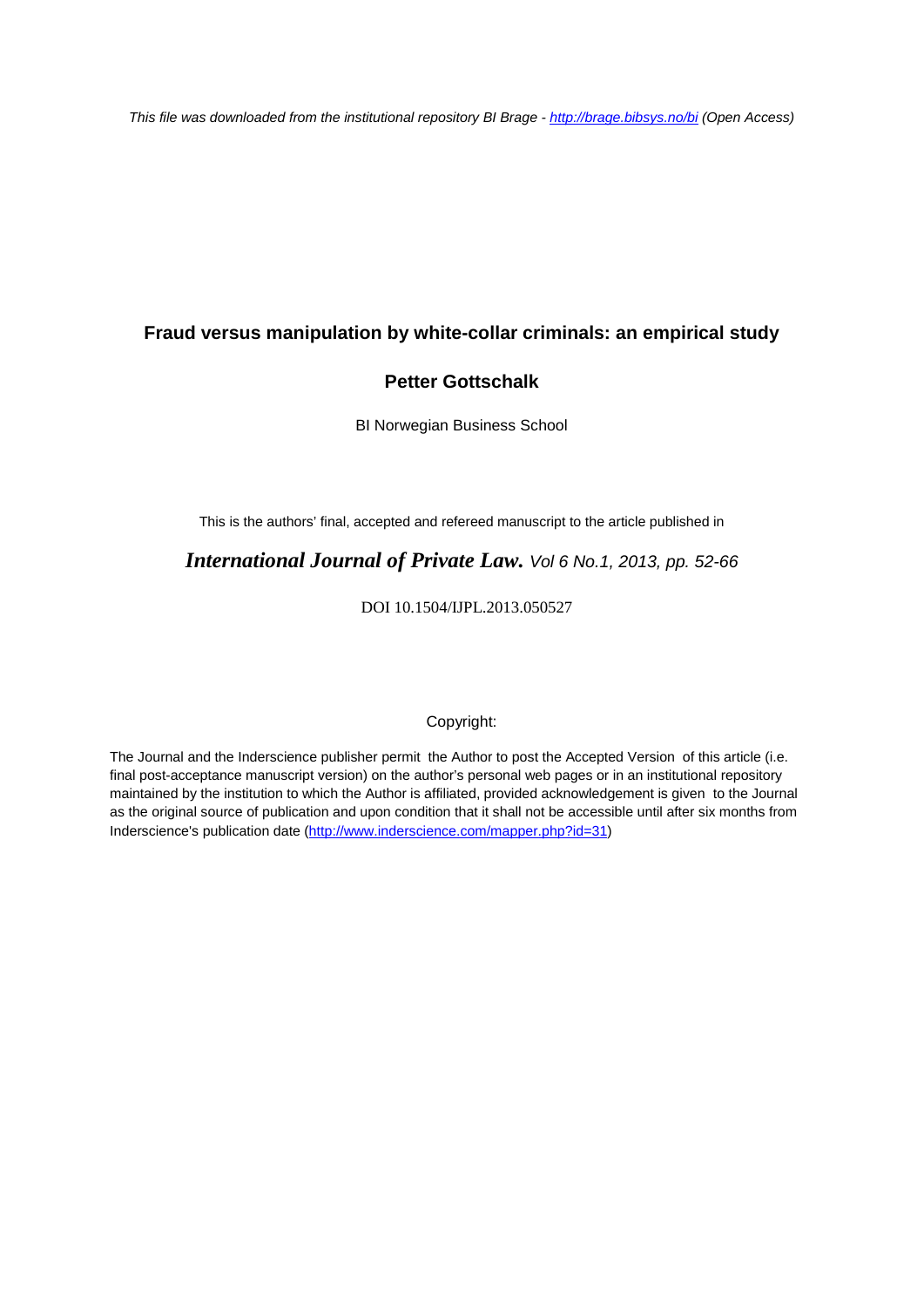# **Fraud versus Manipulation by White-Collar Criminals: An Empirical Study**

#### **Petter Gottschalk**

BI Norwegian Business School Nydalsveien 37 0484 Oslo Norway petter.gottschalk@bi.no +47 46 41 07 16

Research paper submitted to the journal *International Journal of Private Law* January 11, 2012

#### **Abstract**

This article addresses the following research question: What differences might be found between white-collar criminals conducting fraud versus white-collar criminals involved in other kinds of financial crime? This research is important, as studies of white-collar criminals so far has focused on case studies rather than statistical analysis of a larger sample. Based on articles in Norwegian financial newspapers for one year, a total of 57 white-collar criminals convicted to jail sentence were identified. The average age of the convicted persons was 51 years. 54 out of 57 criminals were men. The average sentence was 3 years imprisonment. While no differences between fraud cases and non-fraud cases were found to be statistically different in this study, imprisonment for white-collar fraud cases was a longer jail sentence, fraud cases were associated with white-collar criminals with lower official persona income, and a greater number of persons were involved in each fraud case.

**Keywords:** white-collar crime, descriptive statistics, court cases, archival analysis, newspapers.

#### **Brief biographies**

*Petter Gottschalk* is professor of information systems and knowledge management in the department of leadership and organizational management at the Norwegian Business School. Dr. Gottschalk has published several books and research articles on crime and policing. He has been the CEO of several companies before becoming an academic.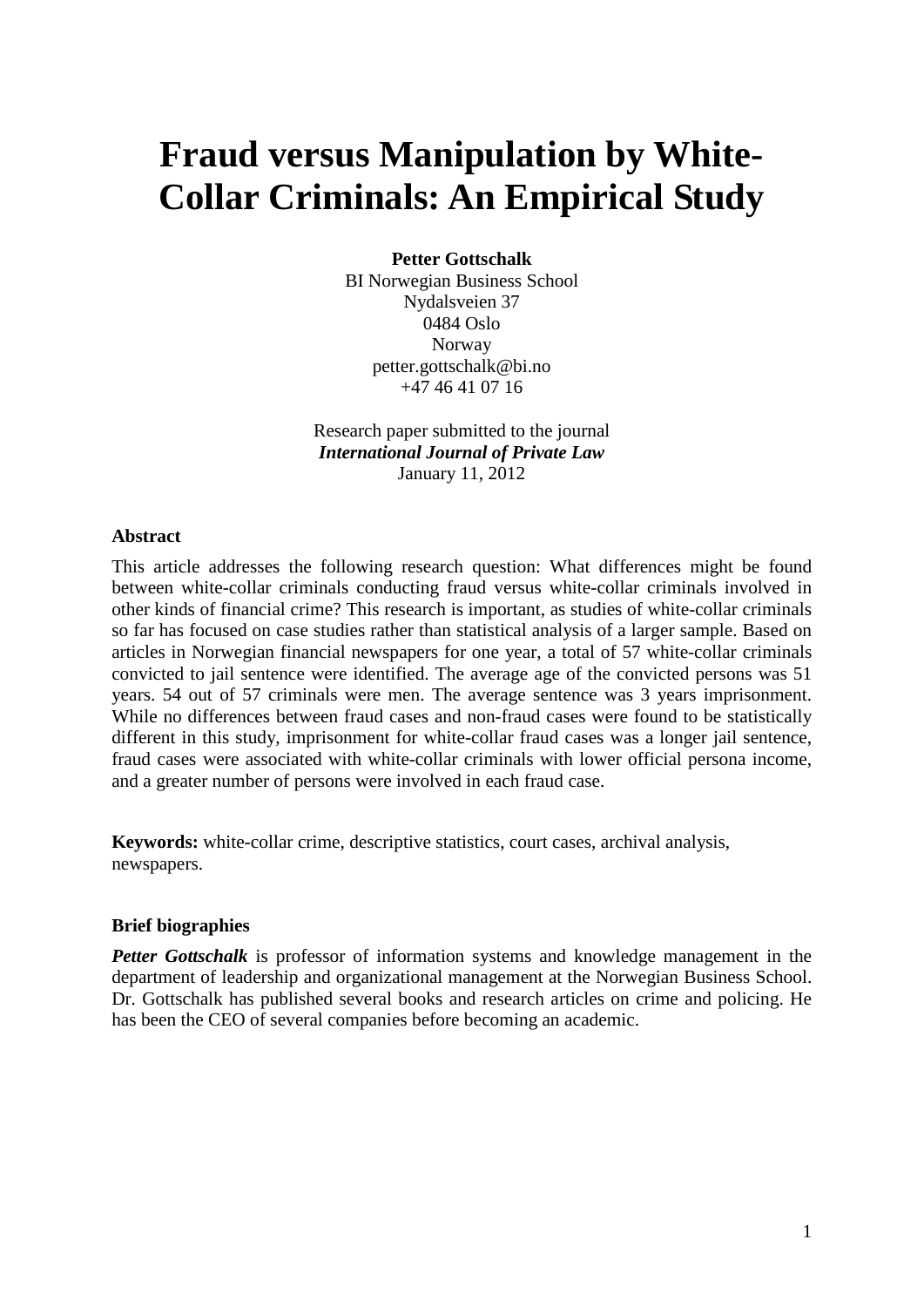# **Fraud versus Manipulation by White-Collar Criminals: An Empirical Study**

# **Introduction**

Sensational white-collar crime cases are regularly reported in the international business press and studied in journals of ethics and crime. White-collar crime is financial crime committed by upper class members of society for personal or organizational gain. White-collar criminals are individuals who tend to be wealthy, highly educated, and socially connected, and they are typically employed by legitimate organizations.

This article addresses the following research question: *What differences might be found between white-collar criminals conducting fraud versus white-collar criminals involved in other kinds of financial crime?* This research is important, as studies of white-collar criminals so far has focused on case studies rather than statistical analysis of a larger sample.

# **Definitions of white-collar criminals**

Edwin Sutherland introduced the concept of "white-collar" crime in 1939. According to Br[i](#page-18-0)ghtman<sup>i</sup>, Sutherland's theory was controversial, particularly since many of the academicians in the audience perceived themselves to be members of the upper echelon of American society. Despite his critics, Sutherland's theory of white-collar criminality served as the catalyst for an area of research that continues today. In particular differential association theory proposes that a person associating with individuals who have deviant or unlawful mores, values, and norms learns criminal behavior. Certain characteristics play a key role in placing individuals in a position to behave unlawfully, including the proposition that criminal behavior is learned through interaction with other persons in the upper echelon, as well as interaction occurring in small intimate groups.

In contrast to Sutherland, Brightman differs slightly regarding the definition of white-collar crime. While societal status may still determine access to wealth and property, he argues that the term white-collar crime should be broader in scope and include virtually any non-violent act committed for financial gain, regardless of one's social status. For example, access to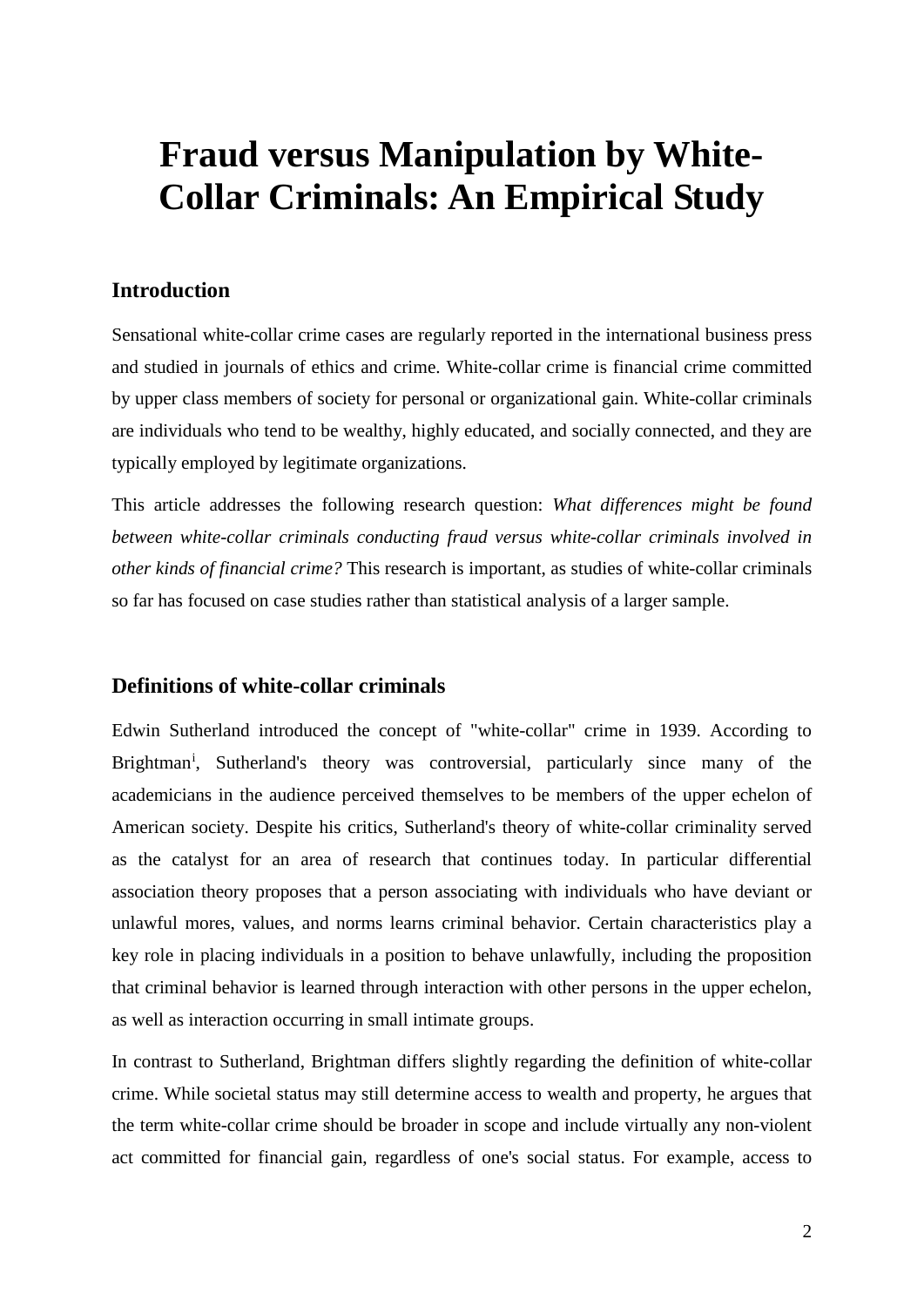technology, such as personal computers and the Internet, now allows individuals from all social classes to buy and sell stocks or engage in similar activities that were once the bastion of the financial elite.

In Sutherland's definition of white-collar crime, a white-collar criminal is a person of respectability and high social status who commits crime in the course of his occupation. This excludes many crimes of the upper class, such as most of their cases of murder, adultery, and intoxication, since these are not customarily a part of their procedures. It also excludes lower class criminals committing financial crime, as pointed out by Brightman.

What Sutherland meant by respectable and high social status individuals are not quite clear, but in today's business world we can assume he meant to refer to business managers and executives. They are for the most part individuals with power and influence that is associated with respectability and high social status. Part of the standard view of white-collar offenders is that they are mainstream, law-abiding individuals. They are assumed to be irregular offenders, not people who engage in crime on a regular basis<sup>[ii](#page-19-0)</sup>:

Unlike the run-of-the-mill common street criminal who usually has had repeated contacts with the criminal justice system, white-collar offenders are thought not to have prior criminal records.

When white-collar criminals appear before their sentencing judges, they can correctly claim to be first-time offenders. They are wealthy, highly educated, and socially connected. They are elite individuals, according to the description and attitudes of white-collar criminals as suggested by Sutherland.

Therefore, very few white-collar criminals are put on trial, and even fewer upper class criminals are sentenced to imprisonment. This is in contrast to most financial crime sentences, where financial criminals appear in the justice system without being wealthy, highly educated, or socially connected.

White-collar criminals are not entrenched in criminal lifestyles as common street criminals. They belong to the elite in society, and they are typically individuals employed by legitimate organizations. According to Hansen<sup>iii</sup>, individuals or groups commit occupational or elite crime for their own purposes or enrichment, rather than for the enrichment of the organization on a whole, in spite of supposed corporate loyalty.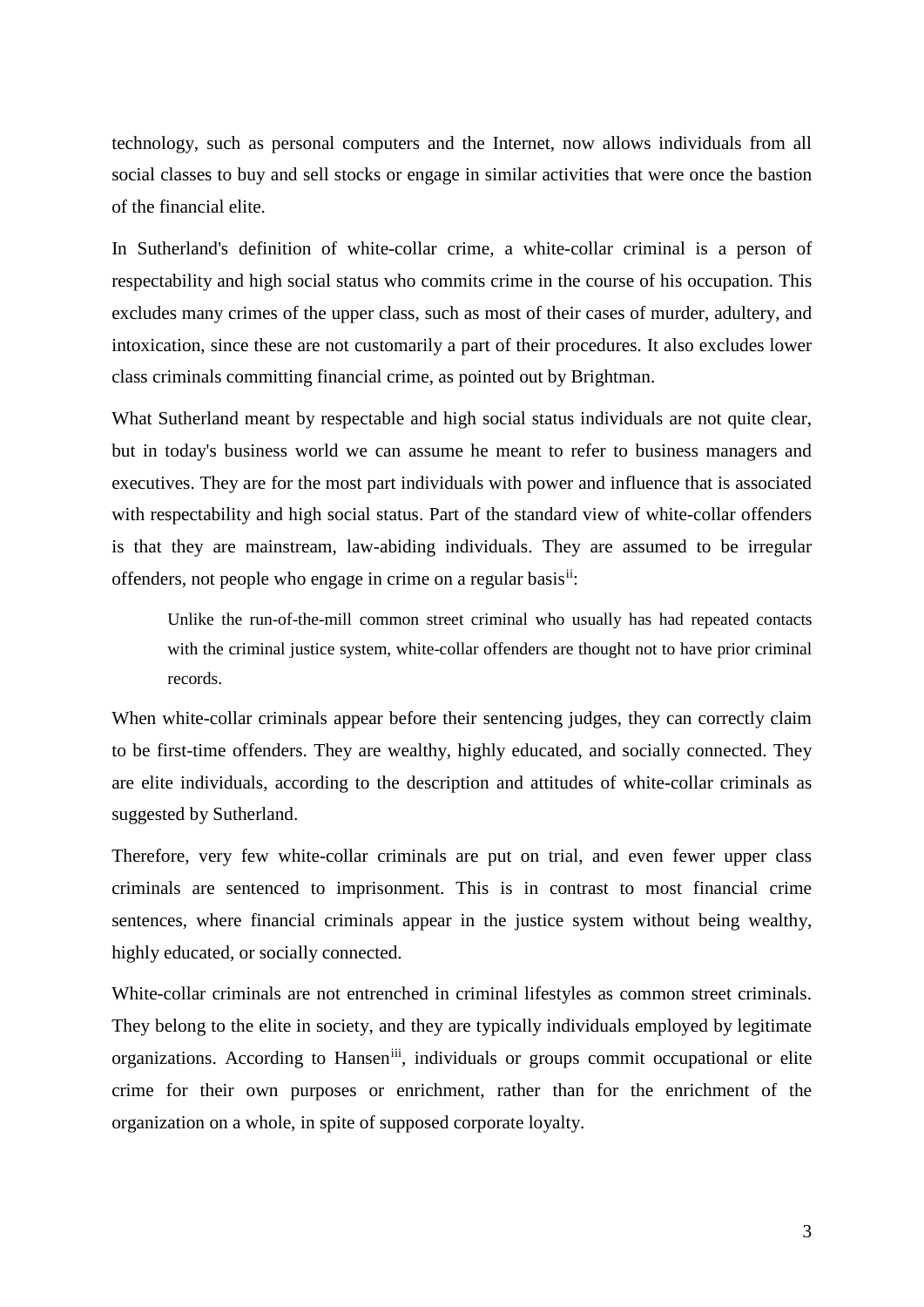What Podgor<sup>[iv](#page-19-2)</sup> found to be the most interesting aspect of Sutherland's work is that a scholar needed to proclaim that crimes of the "upper socioeconomic class" were in fact crimes that should be prosecuted. It is apparent that prior to the coining of the term "white collar crime," wealth and power allowed some persons to escape criminal liability.

Bookman<sup>[v](#page-19-3)</sup> regard Sutherland's definition as too restrictive and suggest that white-collar crime is an illegal act committed by nonphysical means and by concealment or guile, to obtain money or property, to avoid payment or loss of money or property, or to obtain business or personal advantage. Furthermore, scholars have attempted to separate white-collar crime into two types: occupational and corporate. Largely individuals or small groups in connection with their jobs commit occupational crime. It includes embezzling from an employer, theft of merchandise, income tax evasion, and manipulation of sales, fraud, and violations in the sale of securities. Corporate crime, on the other hand, is committed by collectivities or aggregates of discrete individuals.

Pickett and Pickett<sup>[vi](#page-19-4)</sup> use the terms financial crime, white-collar crime, and fraud interchangeably. They define white-collar crime as the use of deception for illegal gain, normally involving breach of trust, and some concealment of the true nature of the activities. White-collar crime is often defined as crime against property, involving the unlawful conversion of property belonging to another to one's own personal use and benefit. Financial crime is profit-driven crime to gain access to and control over property that belonged to someone else.

Bucy et al.<sup>[vii](#page-19-5)</sup> argue that white-collar crime refers to non-violent, business-related violations of state and/or federal criminal statues, and they make a distinction between "leaders" and "followers" in white-collar crime.

White-collar crime can be defined in terms of the offense, the offender or both. If whitecollar crime is defined in terms of the offense, it means crime against property for personal or organizational gain. It is a property crime committed by non-physical means and by concealment or deception. If white-collar crime is defined in terms of the offender, it means crime committed by upper class members of society for personal or organizational gain. It is individuals who are wealthy, highly educated, and socially connected, and they are typically employed by legitimate organizations.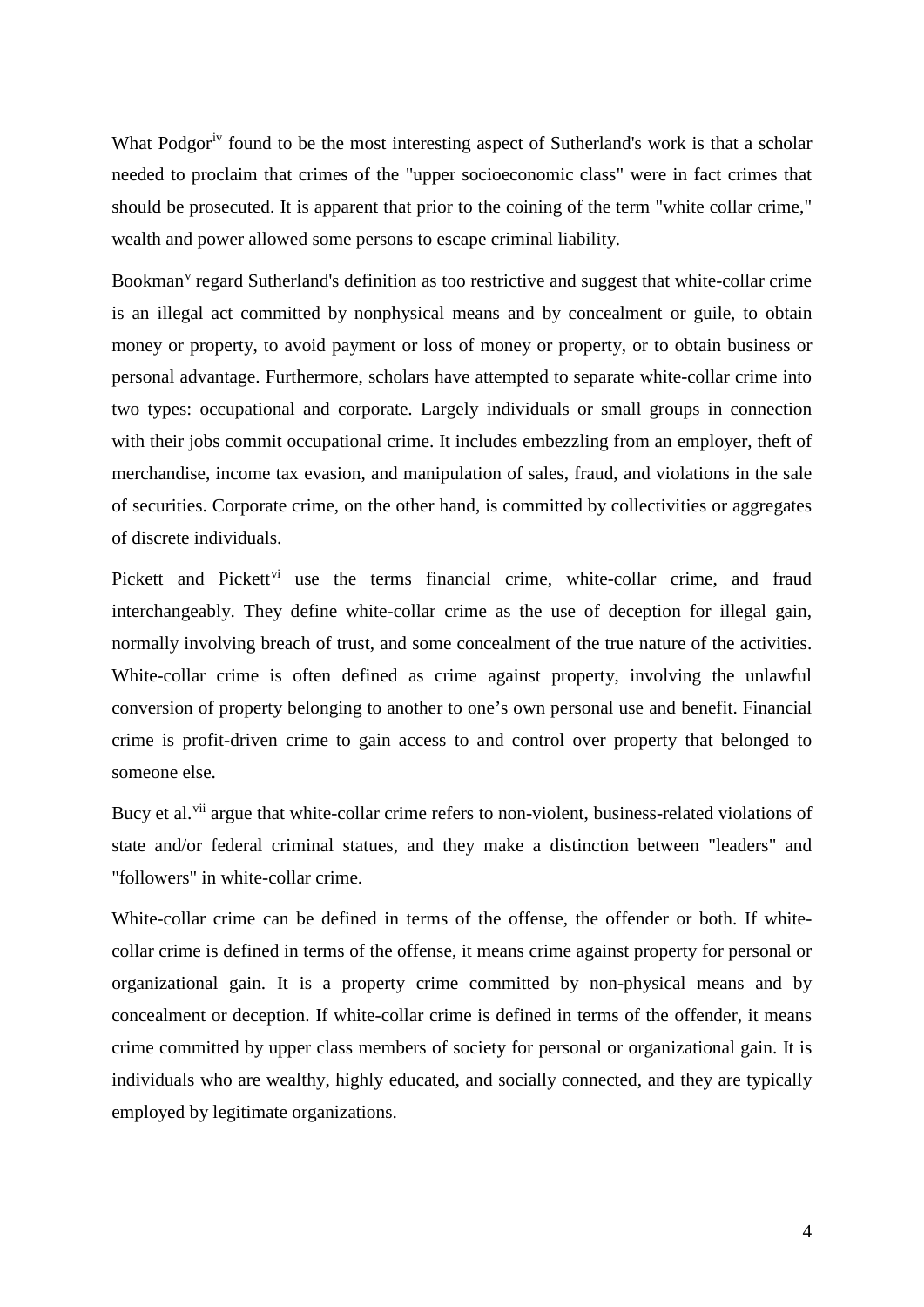# **Characteristics of white-collar crime**

White-collar crime is a broad concept that covers all illegal behavior that takes advantage of positions of professional authority and power as well as opportunity structures available within business for personal and corporate gain<sup>viii</sup>:

Crimes such as embezzlement, fraud and insider trading, one hand, and market manipulation, profit exaggeration, and product misrepresentation on the other, add up to a massive criminal domain.

If white-collar crime is defined in terms of both perspectives mentioned above, white-collar crime has the following characteristics:

- $\triangleright$  White-collar crime is crime against property for personal or organizational gain, which is committed by non-physical means and by concealment or deception. It is deceitful, it is intentional, it breaches trust, and it involves losses.
- $\triangleright$  White-collar criminals are individuals who are wealthy, highly educated, and socially connected, and they are typically employed by legitimate organization. They are persons of respectability and high social status who commit crime in the course of their occupation.

In this article, we apply this definition of white-collar crime, where both characteristics of offense and offender identify the crime. Therefore, white-collar crime is only a subset of financial crime in our perspective: White-collar crime is violation of the law committed by one holding a position of respect and authority in the community who uses his or her legitimate occupation to commit financial crime<sup>ix</sup>.

White-collar crime contains several clear components:

- *It is deceitful*. People involved in white-collar crime tend to cheat, lie, conceal, and manipulate the truth.
- $\triangleright$  *It is intentional.* Fraud does not result from simple error or neglect but involves purposeful attempts to illegally gain an advantage. As such, it induces a course of action that is predetermined in advance by the perpetrator.
- *It breaches trust*. Business is based primarily on trust. Individual relationships and commitments are geared toward the respective responsibilities of all parties involved.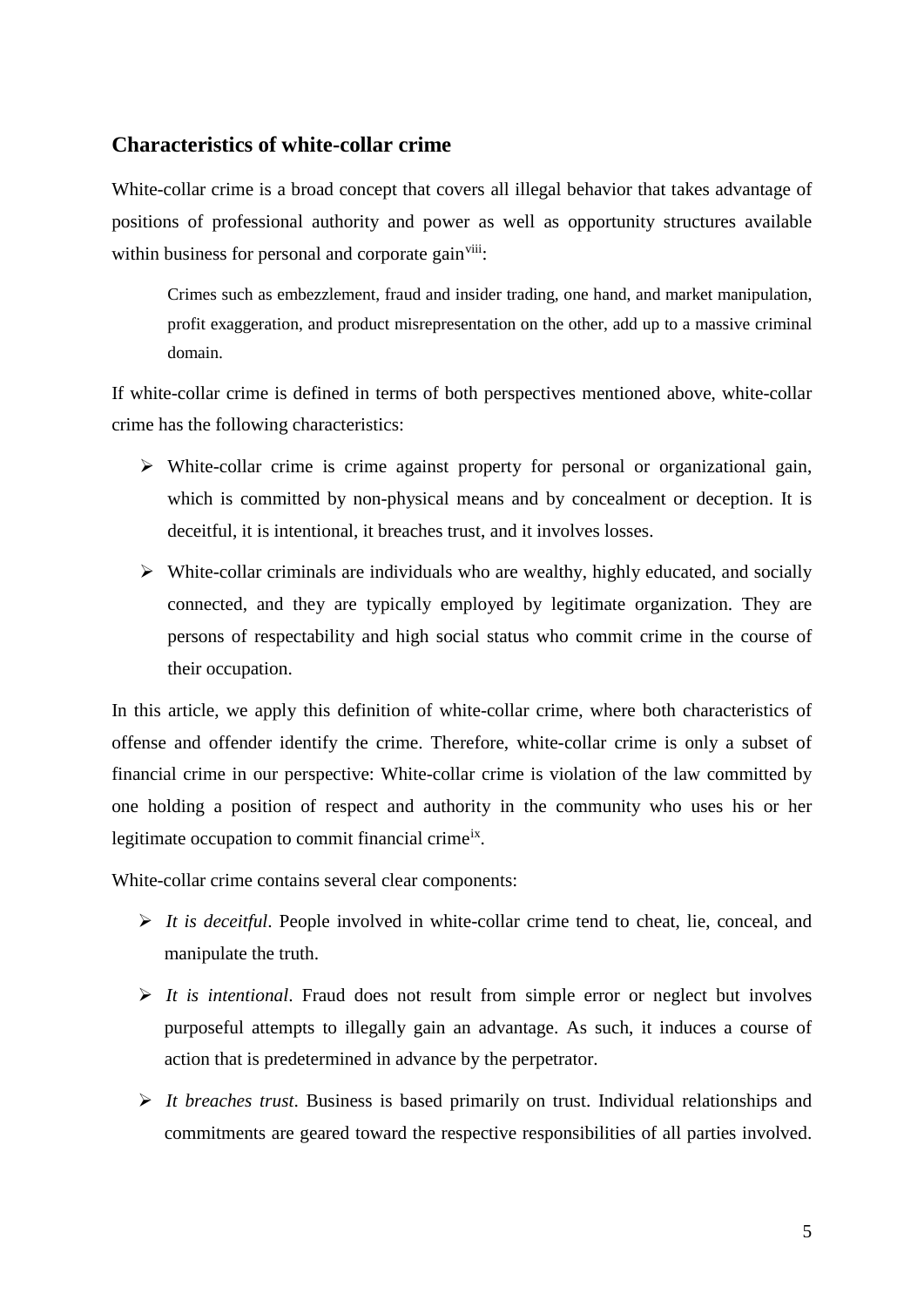Mutual trust is the glue that binds these relationships together, and it is this trust that is breached when someone tries to defraud another person or business.

- *It involves losses*. Financial crime is based on attempting to secure an illegal gain or advantage and for this to happen there must be a victim. There must also be a degree of loss or disadvantage. These losses may be written off or insured against or simply accepted. White-collar crime nonetheless constitutes a drain on national resources.
- *It may be concealed*. One feature of financial crime is that it may remain hidden indefinitely. Reality and appearance may not necessarily coincide. Therefore, every business transaction, contract, payment, or agreement may be altered or suppressed to give the appearance of regularity. Spreadsheets, statements, and sets of accounts cannot always be accepted at face value; this is how some frauds continue undetected for years.
- *There may be an appearance of outward respectability*. Fraud may be perpetrated by persons who appear to be respectable and professional members of society, and may even be employed by the victim.

PricewaterhouseCoopers is a consulting firm conducting biennial global economic crime surveys. The 2007 economic crime study reveals that many things remain the same: globally, economic crime remains a persistent and intractable problem from which US companies are not immune as over 50% of US companies were affected by it in the past two years.

Percentage of companies reporting suffering actual incidents of fraud according to  $PwC<sup>x</sup>$  $PwC<sup>x</sup>$  $PwC<sup>x</sup>$ were:

- $\geq 75\%$  suffered asset misappropriation
- $\geq$  36% suffered accounting fraud
- $\geq$  23% suffered intellectual property infringement
- $\geq 14\%$  suffered corruption and bribery
- $\geq 12\%$  suffered money laundering

Schnatterly<sup>[xi](#page-19-9)</sup> argued that white-collar crime can cost a company from 1 to 6 percent of annual sales, yet little is known about the organizational conditions that can reduce this cost. She found that operational governance, including clarity of policies and procedures, formal cross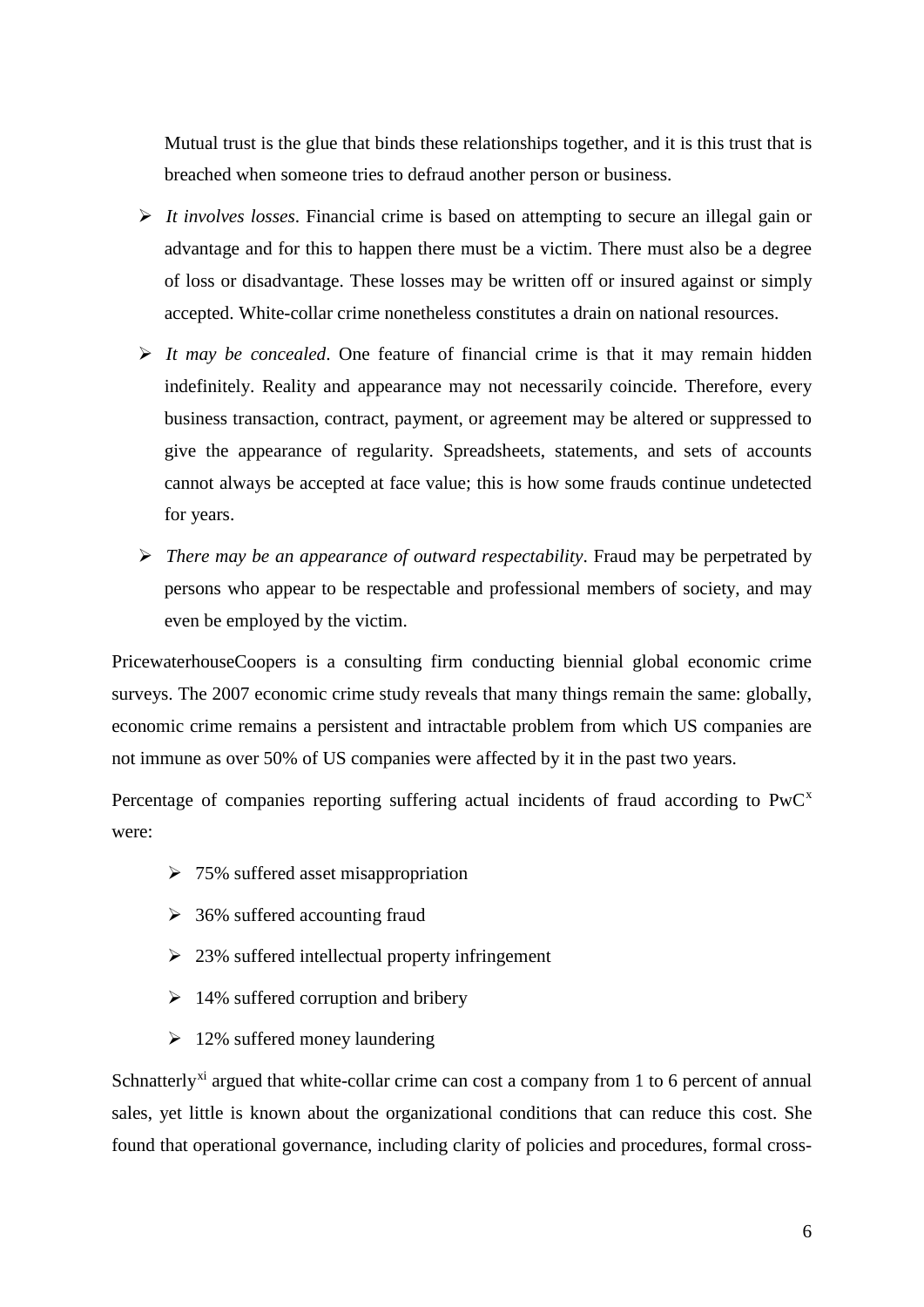company communication, and performance-based pay for the board and for more employees, significantly reduces the likelihood of a crime commission.

McKay et al.<sup>[xii](#page-19-10)</sup> examined the psychopathology of the white-collar criminal acting as a corporate leader. They looked at the impact of a leader's behavior on other employees and the organizational culture developed during his or her reign. They proposed a 12-step process to explain how an organization can move from a legally operating organization to one in which unethical behavior is ignored and wrong doing promoted.

#### **Categories of business crime**

White-collar crime can be classified into categories as illustrated in Figure 1. There are two dimensions in the table. First, a distinction is made between leader and follower. This distinction supported by other researchers, who found that motives for leaders are different from follower motives. Compared to the view that leaders engage in white-collar crime because of greed, followers are non-assertive, weak people who trail behind someone else, even into criminal schemes. Followers may be convinced of the rightness of their cause, and they believe that no harm can come to them because they are following a leader whom they trust or fear. Followers tend to be naive and unaware of what is really happening, or they are simply taken in by the personal charisma of the leader and are intensely loyal to that person.



*Figure 1. Categories of white-collar crime depending on role and actor*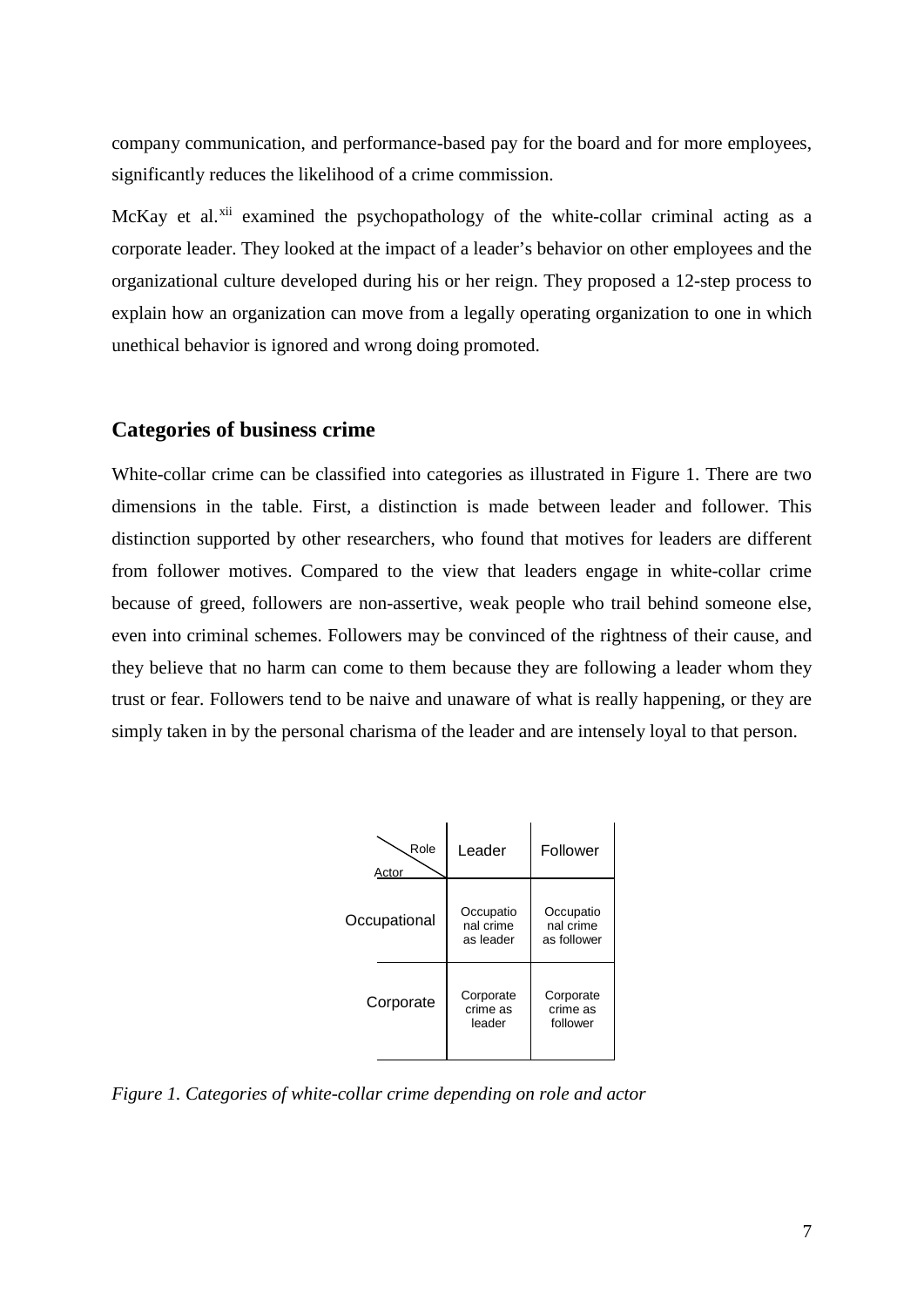Next, a distinction is made between occupational crime and corporate crime in Figure 1. Largely individuals or small groups in connection with their jobs commit occupational crime. It includes embezzling from an employer, theft of merchandise, income tax evasion, and manipulation of sales, fraud, and violations in the sale of securities. Occupational crime is sometimes labeled elite crime. It has been argued that the problem with occupational crime is that it is committed within the confines of positions of trust and in organizations, which prohibits surveillance and accountability. Heath<sup>[xiii](#page-19-0)</sup> found that the bigger and more severe occupational crime tends to be committed by individuals who are further up the chain of command in the firm.

Corporate crime, on the other hand, is committed by collectivities or aggregates of discrete individuals. If a corporate official violates the law in acting for the corporation it is considered a corporate crime as well. But if he or she gains personal benefit in the commission of a crime against the corporation, it is occupational crime. A corporation cannot be jailed, and therefore, the majority of penalties to control individual violators are not available for corporations and corporate crime.

In legal terms, a corporation is an unnatural person $\frac{div}{ }$ :

Corporate personality functions between an insentient, inanimate object and a direct manifestation of the acts and intentions of its managers. Nowhere is this duality more problematic than in the application of traditional concepts of criminal law to business organizations. The question of whether business organizations can be criminally liable - and if so, the parameters of such liability - has long been the subject of scholarly debate. Whatever the merits of such debate, however, pragmatic considerations have led courts and legislatures to expand the panoply of corporate crime in order to deter conduct ranging from reprehensible, to undesirable, to merely annoying. In the context of organizational behavior, criminal law is the ultimate deterrent.

Corporations become victims of crime when they suffer a loss as a result of an offense committed by a third party, including employees and managers. Corporations become perpetrators of crime when managers or employees commit financial crime within the context of a legal organization. According to Garoupa<sup>[xv](#page-19-11)</sup>, corporations can more easily corrupt enforcers, regulators and judges, as compared to individuals. Corporations are better organized, are wealthier and benefit from economies of scale in corruption. Corporations are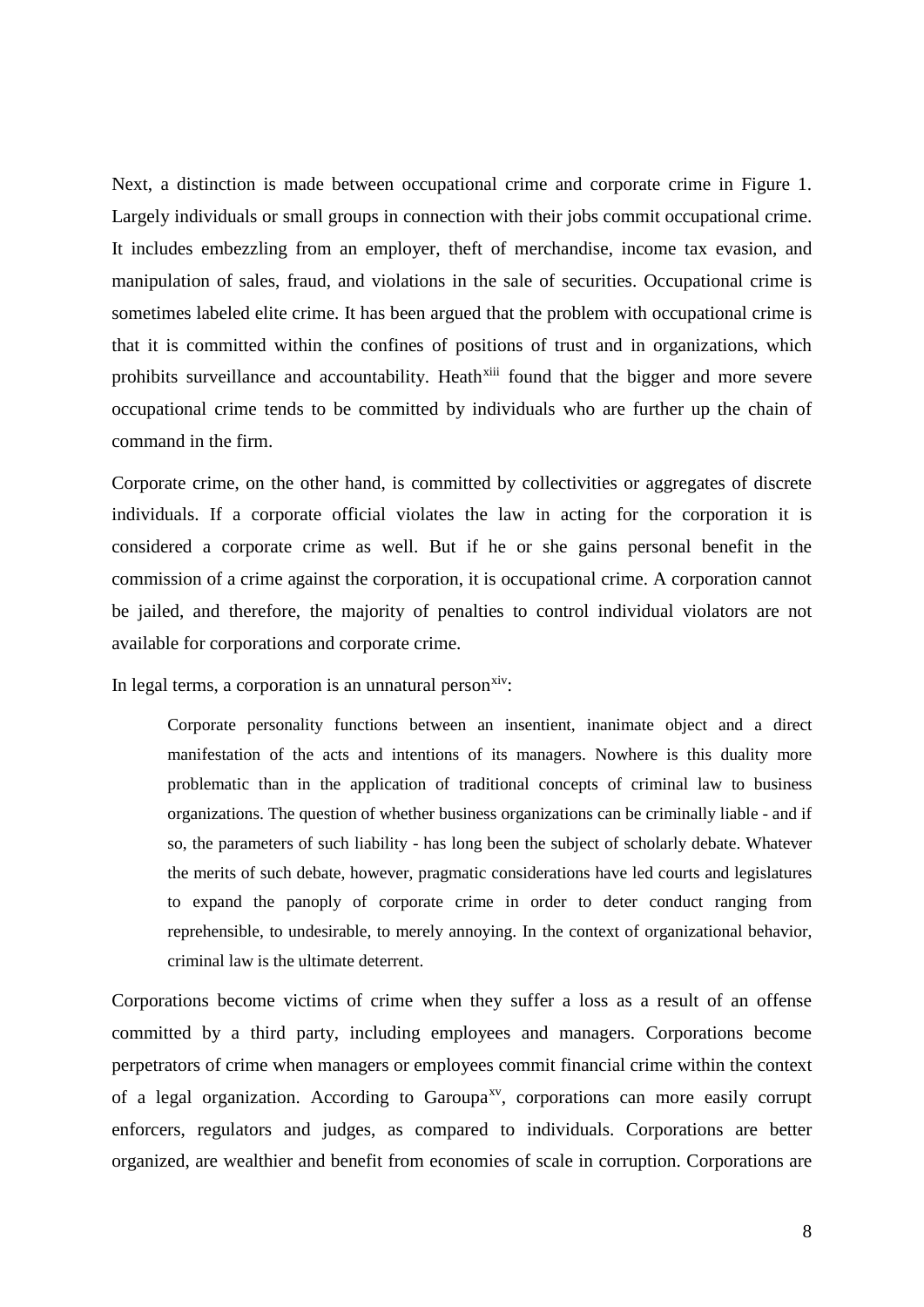better placed to manipulate politicians and the media. By making use of large grants, generous campaign contributions and influential lobbying organizations, they may push law changes and legal reforms that benefit their illegal activities.

Occupational crime is typically motivated by greed, where white-collar criminals seek to enrich themselves personally. Similarly, firms engage in corporate crime to improve their financial performance. Employees break the law in ways that enhance the profits of the firm, but which appears to generate very little or no personal benefit for themselves when committing corporate crime<sup>xvi</sup>:

There is an important difference, for instance, between the crimes committed at Enron by Andrew Fastow, who secretly enriched himself at the expense of the firm, and those committed by Kenneth Lay and Jeffrey Skilling, who for the most part acted in ways that enriched the firm, and themselves only indirectly (via high stock price).

While legal corporations may commit business crime, illegal organizations are in the business of committing crime. The following differences are often emphasized between organized crime and business crime (i) organized crime is carried out by illegal firms (with no legal status), the criminal market being their primary market and legitimate markets secondary markets, (ii) corporate crime is carried out by legal firms (with legal status), the legitimate market being their primary market and the criminal market their secondary market. Whereas organized crime exists to capitalize on criminal rents and illegal activities, corporations do not exist to violate the law. Organized crime gets into legitimate markets in order to improve its standing on the criminal market, while corporations violate the law so as to improve their standing on legitimate markets.

Criminal opportunities seem to be recognized as an important cause of all crime. Without an opportunity, there cannot be a crime. Opportunities – often combined with pressures – are important causes of white-collar crime, where the opportunity structures may be different from those of other kinds of crime. These differences create special difficulties for control, but they also provide new openings for control.

While occupational crime is associated with bad apples, corporate crime is associated with systems failure. Bad apples theory represents an individualistic approach in criminology, while systems failure theory represents a business approach in criminology<sup>[xvii](#page-19-13)</sup>: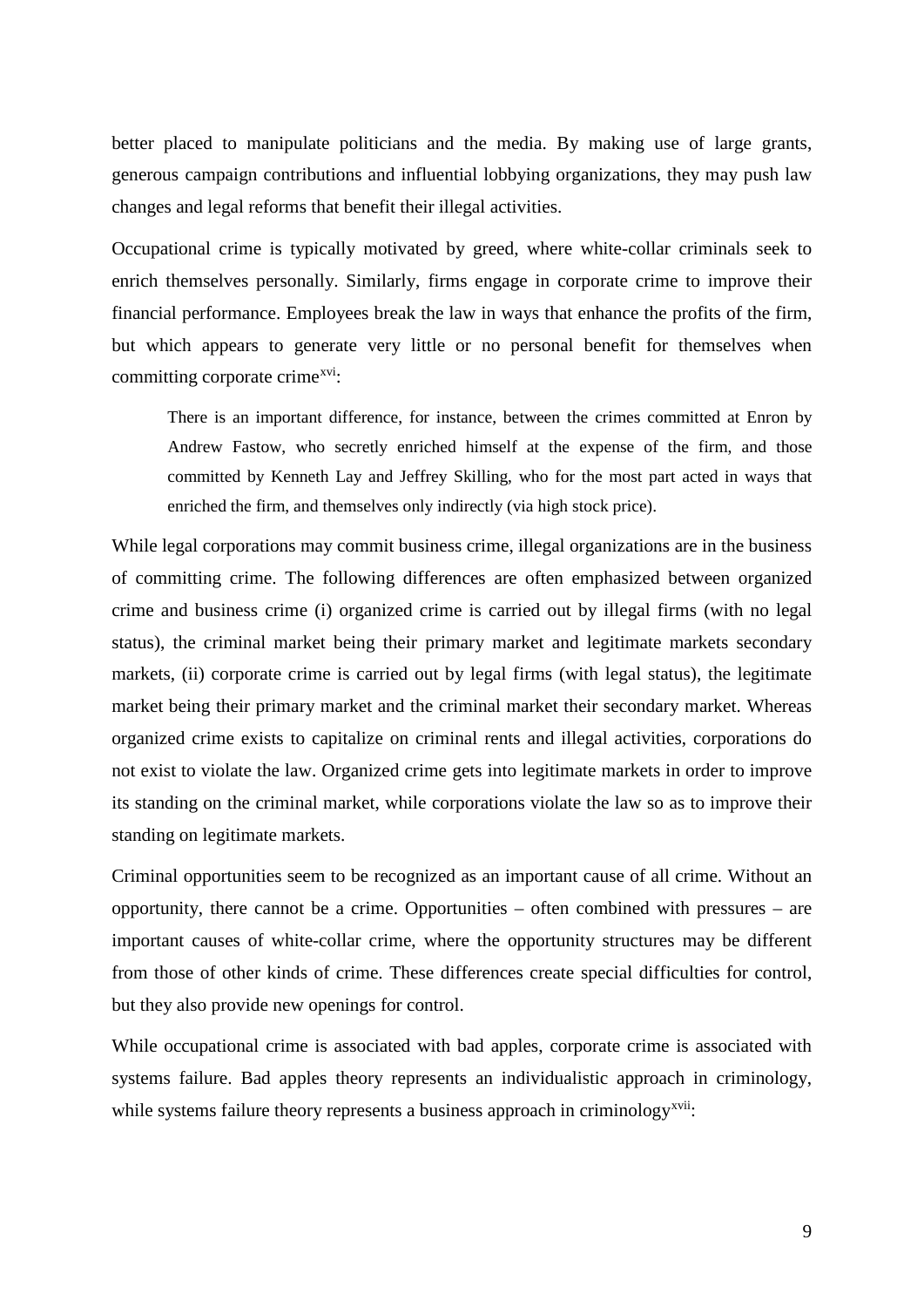If the individualistic approach were correct, then one would expect to find a fairly random distribution of white collar crime throughout various sectors of the economy, depending upon where individuals suffering from poor character or excess greed wound up working. Yet, what one finds instead are very high concentrations of criminal activity in particular sectors of the economy. Furthermore, these pockets of crime often persist quite stubbornly over time, despite a complete changeover in the personnel involved.

It is certainly an interesting issue whether to view white-collar misconduct and crime as acts of individuals perceived as 'rotten apples' or as an indication of systems failure in the company, the industry or the society as a whole. The perspective of occupational crime is favoring the individualistic model of deviance, which is a human failure model of misconduct and crime. This rotten apple view of white-collar crime is a comfortable perspective to adopt for business organizations as it allows them to look no further than suspect individuals. It is only when other forms of group<sup>xv[i](#page-19-14)ii</sup> and/or systemic<sup>[xix](#page-19-15)</sup> corruption and other kinds of crime erupt upon a business enterprise that a more critical look is taken of white-collar criminality. Furthermore, when serious misconduct occurs and is repeated, there seems to be a tendency to consider crime as a result of bad practice, lack of resources or mismanagement, rather than acts of criminals.

The 'rotten apple' metaphor has been extended to include the group level view of cultural deviance in organizations with a 'rotten barrel' metaphor. Furthermore, the notion of 'rotten orchards' is pushed to highlight deviance at the systemic level. Punch<sup>[xx](#page-19-16)</sup> notes, "the metaphor of 'rotten orchards' indicate(s) that it is sometimes not the apple, or even the barrel, that is rotten but the *system* (or significant parts of the system)".

Including rotten apple and rotten barrel in Figure 2 expands Figure 1.

It might be argued that there is too much distinction made between bad apples and systems failure, as systems failure can occur because of bad apples. Perhaps a more relevant term might be corporate culture rather than systems failure. A corporate culture that allows fraud to occur exists because of bad apples at the top, thereby creating a rotten barrel. This is consistent with the statement that when serious misconduct occurs and is repeated, there seems to be a tendency to consider crime as a result of bad practice, lack of resources or mismanagement, rather than acts of criminals. Therefore it might be argued that there are bad apples that began the system and perpetuate it.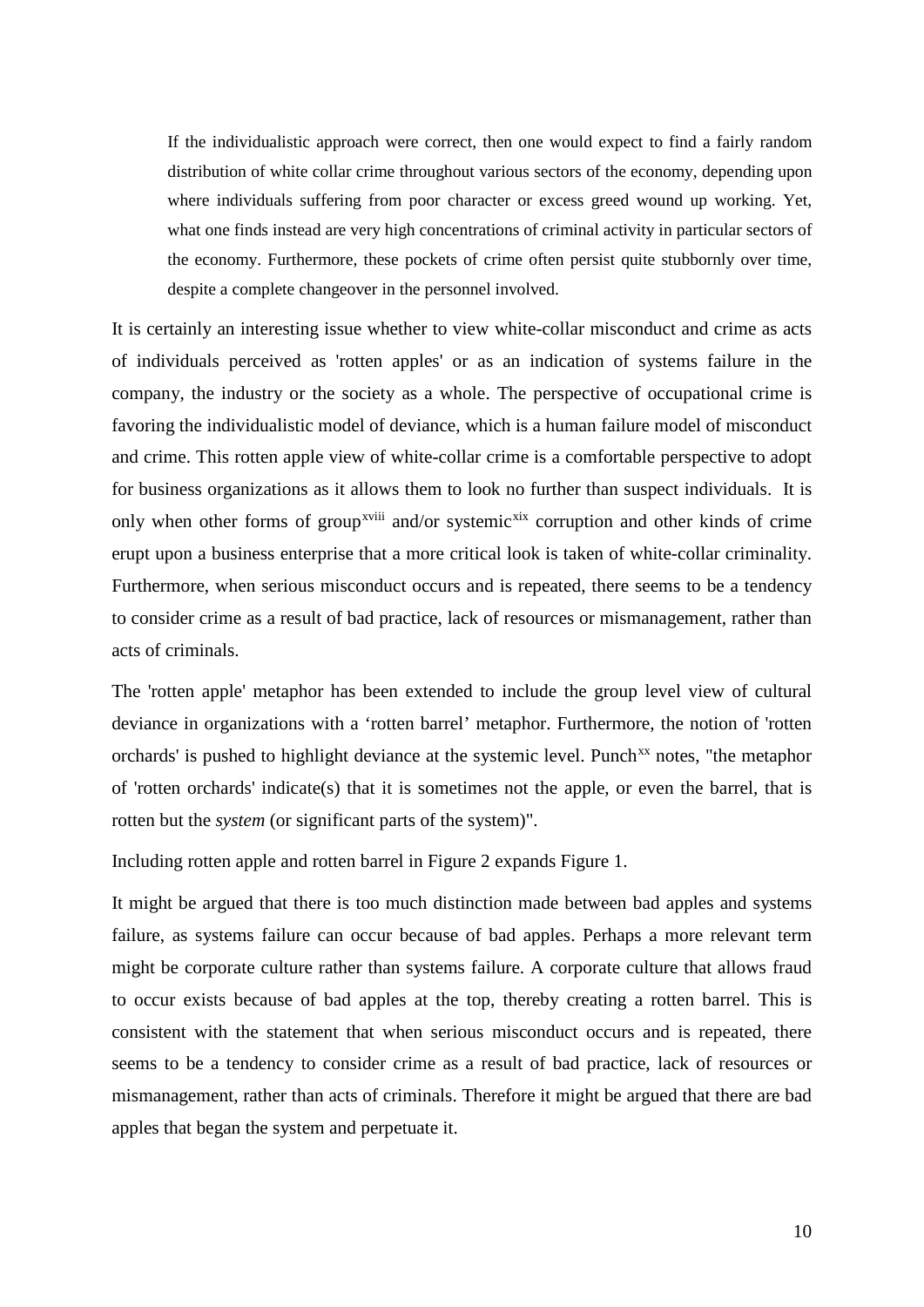|              | Role<br>Actor | Leader        | Follower        |
|--------------|---------------|---------------|-----------------|
|              | Rotten        | Occupational  | Occupational    |
|              | apple         | apple leader  | apple follower  |
| Occupational | Rotten        | Occupational  | Occupational    |
|              | barrel        | barrel leader | barrel follower |
| Corporate    | Rotten        | Corporate     | Corporate       |
|              | apple         | apple leader  | apple follower  |
|              | Rotten        | Corporate     | Corporate       |
|              | barrel        | barrel leader | barrel follower |

*Figure 2. Categories of white-collar crime depending on role, actor and level*

White-collar crime involves some form of social deviance and represents a breakdown in social order. White-collar criminals tend to apply techniques of neutralization used by offenders to deny the criminality of their actions. Examples of neutralization techniques are (a) denial of responsibility, (b) denial of injury, (c) denial of the victim, (d) condemnation of the condemners, (e) appeal to higher loyalties, (f) everyone else is doing it, and (g) claim to entitlement. The offender may claim an entitlement to act as he did, either because he was subject to a moral obligation, or because of some misdeed perpetrated by the victim. These excuses are applied both for occupational crime and for corporate crime at both the rotten apple level and the rotten barrel level.

Criminal liability for legal entities does normally imply a court sentence of fine or disruption of operations. Criminal liability for a person normally implies a fine or jail sentence.

# **Research design**

To identify a substantial sample of white-collar criminals and to collect relevant information about each criminal, there are several options available. However, in a small country like Norway with a population of only five million people, there are limits to available sample size. One available option would be to study court cases involving white-collar criminals. A challenge here would be to identify relevant laws and sentences that cover our definition not only of white-collar crime, but also required characteristics of white-collar criminals. Another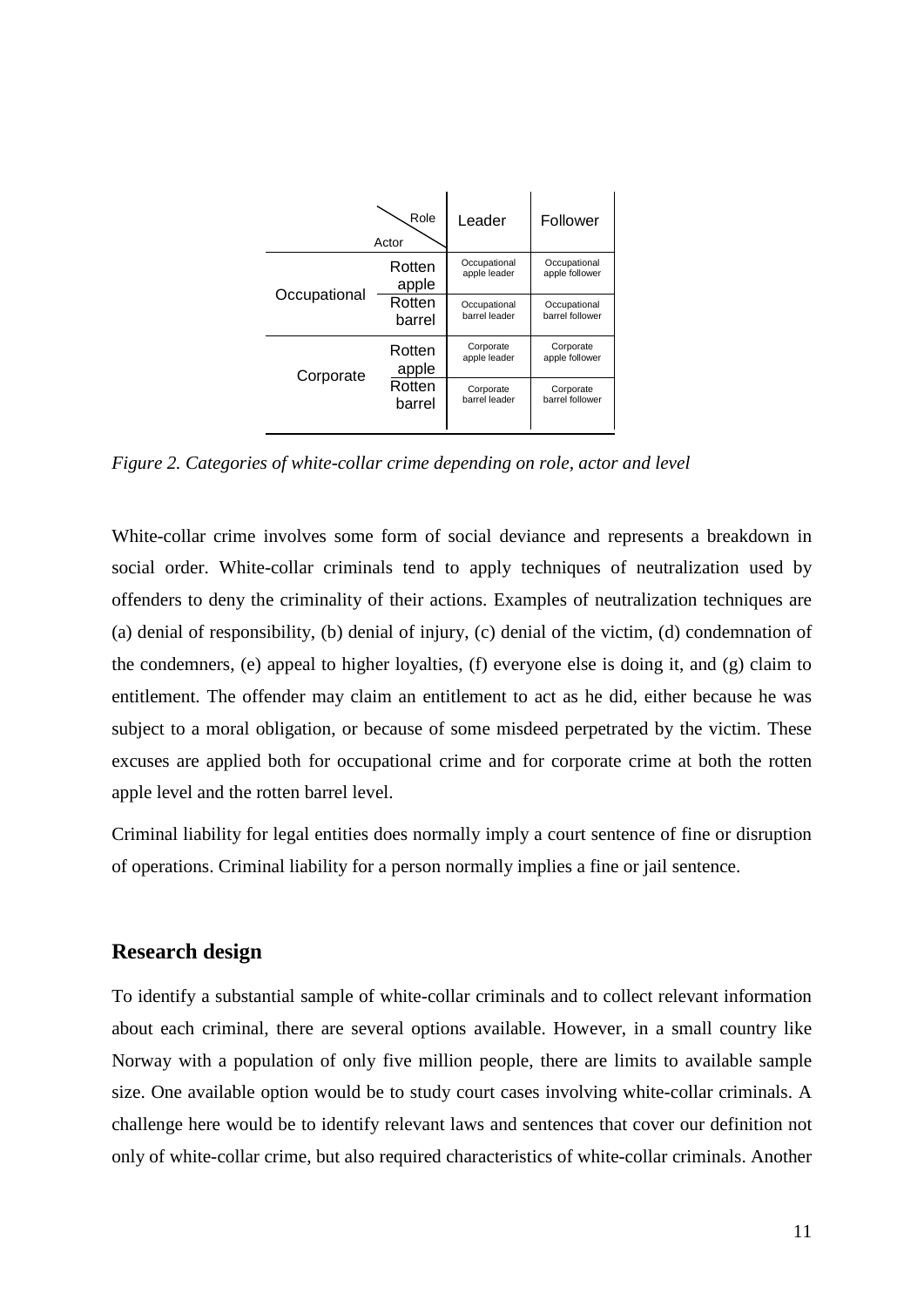available option is to study newspaper articles, where the journalists already have conducted some kind of selection of upper-class, white-collar individuals convicted in court because of financial crime. Therefore, the latter option was chosen in this research.

There are two main financial newspapers in Norway, "Dagens Næringsliv" and "Finansavisen". In addition, the newspaper "Aftenposten" regularly brings news on whitecollar criminals. These three newspapers were studied on a regular basis from early 2010 to early 2011 to identify white-collar criminals. A total of 57 white-collar criminals were identified during this year. A person was defined as a white-collar criminal if the person satisfied criteria mentioned above, and if the person was sentenced in court. For this study it was considered sufficient that the person was sentenced in one court, even if some of them were recent cases that still had appeals pending for higher courts. A sentence was defined as jail sentence. Therefore, cases of fine sentence were not included in the sample. The total sample is listed in Table 1.

First column lists age of white-collar criminal at court conviction stage, while second column lists age of white-collar criminal at crime stage. Third column lists court sentence in terms of imprisonment years. Next column lists amount involved in the crime in Norwegian kroner (6 Norwegian kroner is 1 US dollar). Next three columns list each criminal person's income statement in terms of taxable income, tax to pay and net capital worth, all according to public tax lists available to the public for income year 2009. The following columns list persons involved in the crime, business revenue of the organization where the criminal had a role, and the number of employees in the organization where the criminal had a role.

Criminals in Table 1 are listed according to imprisonment years, where the highest is 9 years and the lowest is 0.08 years, i.e. one month in jail.

| #              | Age1 |    | Age2 Prison Crime |      | Income | Tax    |             |     | Fortune Persons Revenue | Employ | Crime |
|----------------|------|----|-------------------|------|--------|--------|-------------|-----|-------------------------|--------|-------|
| 1              | 52   | 48 | 9                 | 1200 | 30000  | 4000   | 0           | 3   | 900                     | 200    | 1     |
| $\overline{2}$ | 72   | 65 | 8                 | 70   | 600000 | 200000 | 2000000     | 3   | 500                     | 400    | 5     |
| 3              | 21   | 20 | 8                 | 90   | 0      | 0      | 0           | 1   | 10                      | 10     | 1     |
| 4              | 57   | 52 | $\overline{7}$    | 625  | 0      | 0      | 0           | 200 | 300                     | 10     | 1     |
| 5.             | 51   | 48 | 7                 | 90   | 30000  | 3000   | 0           | 2   | 500                     | 400    | 5     |
| 6              | 59   | 55 | 7                 | 1200 | 80000  | 11000  | 0           | 3   | 900                     | 200    | 1     |
| 7              | 55   | 52 | 6                 | 200  | 133000 | 40000  | 2000000     | 1   | 20                      | 1      | 1     |
| 8              | 50   | 47 | 6                 | 70   | 252000 | 83000  | $\mathbf 0$ | 1   | 500                     | 400    | 1     |
|                |      |    |                   |      |        |        |             |     |                         |        |       |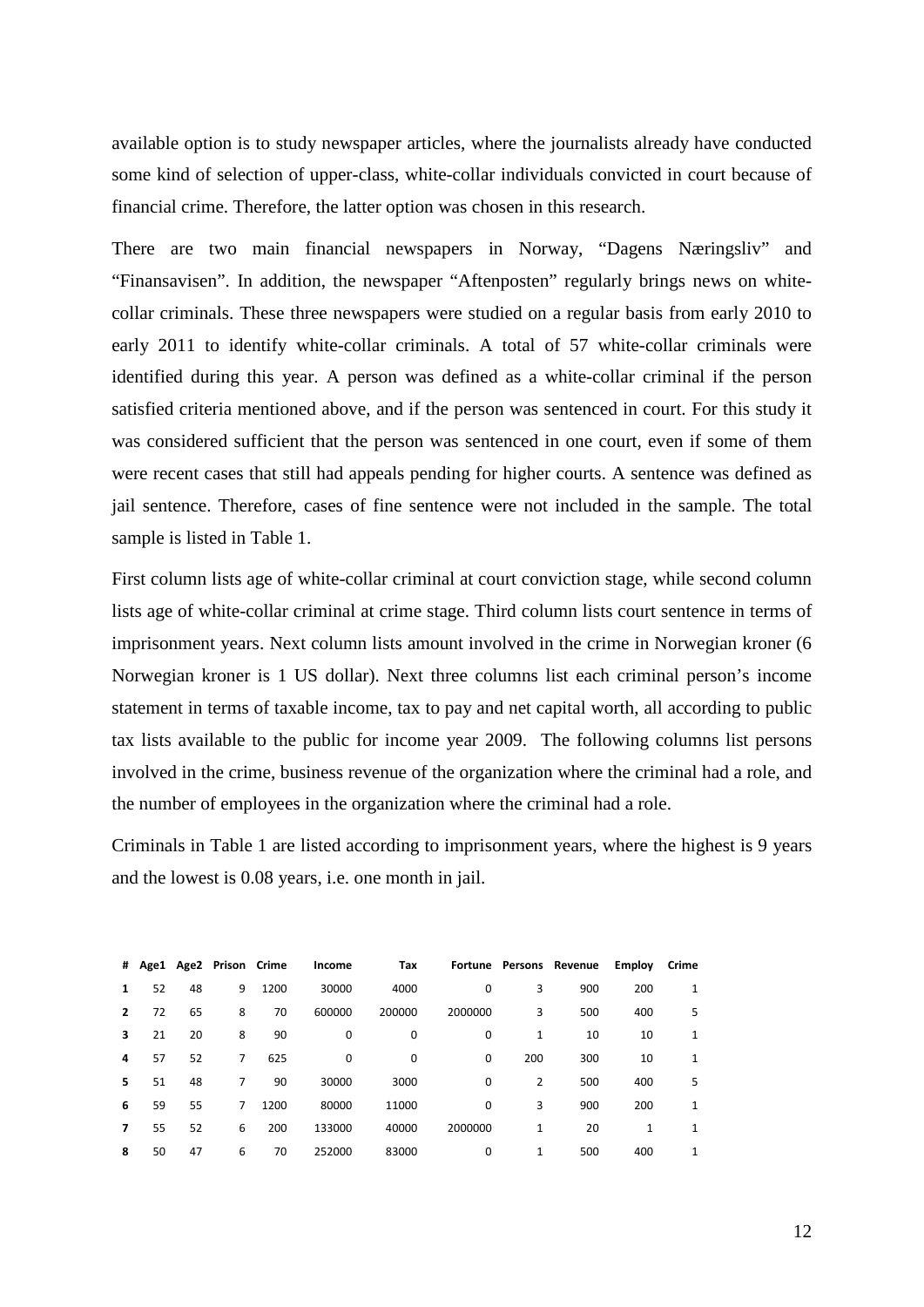| 9  | 50 | 45 | 6                       | 16                       | 50000                    | 9000                     | 0                        | 3              | 1200                    | 800                      | 5                         |
|----|----|----|-------------------------|--------------------------|--------------------------|--------------------------|--------------------------|----------------|-------------------------|--------------------------|---------------------------|
| 10 | 54 | 40 | 6                       | 100                      | $\overline{\mathbf{0}}$  | 28000                    | 0                        | 3              | 100                     | 50                       | $\mathbf{1}$              |
| 11 | 57 | 43 | 6                       | 100                      | 120                      | 0                        | 0                        | 3              | 100                     | 50                       | $\mathbf{1}$              |
| 12 | 56 | 42 | 6                       | 100                      | $\overline{\phantom{0}}$ | 0                        | 0                        | 3              | 100                     | 50                       | $\mathbf{1}$              |
| 13 | 55 | 45 | 5,5                     | 172                      | $\overline{\mathbf{0}}$  | 22000                    | 0                        | 4              | 200                     | 50                       | $\mathbf{1}$              |
| 14 | 69 | 67 | 5,5                     | 85                       | $\mathbf 0$              | $\overline{\mathbf{0}}$  | 0                        | $\mathbf{1}$   | 10                      | $\overline{2}$           | $\mathbf{1}$              |
| 15 | 35 | 34 | 4,8                     | 60                       | 404000                   | 198000                   | 4000000                  | 5              | $\overline{4}$          | 1                        | $\mathbf{1}$              |
| 16 | 51 | 49 | 4,75                    | $\overline{\mathbf{1}}$  | $\overline{\mathbf{0}}$  | 7000                     | 1000000                  | $\mathbf{1}$   | 100                     | 100                      | $\overline{2}$            |
| 17 | 62 | 59 | 4,5                     | 800                      | 12000000                 | 3000000                  | $\mathbf 0$              | 4              | 500                     | 100                      | $\mathsf 3$               |
| 18 | 39 | 32 | 4,5                     | 70                       | 400000                   | 100000                   | 400000                   | 3              | $\overline{\mathbf{3}}$ | $\overline{\mathbf{1}}$  | 5                         |
| 19 | 61 | 54 | $\overline{4}$          | 70                       | 100000                   | 100000                   | 0                        | 3              | 10                      | 10                       | 5                         |
| 20 | 51 | 47 | 4                       | 3,1                      | 100000                   | 50000                    | 0                        | 3              | 200                     | 200                      | 4                         |
| 21 | 67 | 64 | $\overline{4}$          | 16                       | 180000                   | 41000                    | 471000                   | 3              | 1200                    | 800                      | 5                         |
| 22 | 57 | 47 | 3,5                     | 30                       | 638000                   | 248000                   | $\mathbf 0$              | $\mathbf{1}$   | 50                      | 40                       | 3                         |
| 23 | 47 | 44 | 3,5                     | 3,2                      | $\overline{\mathbf{0}}$  | $\overline{\phantom{0}}$ | $\mathbf 0$              | 5              | 30                      | 70                       | 3                         |
| 24 | 58 | 56 | 3,5                     | 12                       | $\overline{\phantom{0}}$ | 400000                   | 33000000                 | $\mathbf{1}$   | 1500                    | 300                      | 5                         |
| 25 | 37 | 35 | $\overline{\mathbf{3}}$ | $\overline{\mathbf{3}}$  | 668000                   | 279000                   | $\mathbf 0$              | $\mathbf{1}$   | $\overline{4}$          | $\mathbf{1}$             | 5                         |
| 26 | 60 | 57 | 2,6                     | 15                       | $\overline{\mathbf{1}}$  | $\overline{\phantom{0}}$ | 0                        | $\overline{2}$ | 20                      | $\overline{2}$           | $\mathbf{1}$              |
| 27 | 63 | 44 | 2,5                     | 149                      | $\overline{\phantom{0}}$ | $\overline{\phantom{0}}$ | 0                        | 5              | 30                      | 10                       | $1\,$                     |
| 28 | 38 | 34 | 2,25                    | 63                       | 272000                   | 96000                    | 41000                    | $\mathbf{1}$   | 700                     | 600                      | 3                         |
| 29 | 56 | 52 | $\overline{\mathbf{c}}$ | $\overline{\phantom{a}}$ | $\mathbf 0$              | 0                        | 0                        | $\mathbf{1}$   | 2000                    | 2000                     | 5                         |
| 30 | 52 | 42 | 1,75                    | 172                      | $\overline{\mathbf{0}}$  | $\overline{\phantom{0}}$ | $\overline{\phantom{0}}$ | 4              | 200                     | 50                       | $1\,$                     |
| 31 | 52 | 48 | 1,5                     | 100                      | 1400000                  | 1200000                  | 51000000                 | $\overline{2}$ | 400                     | 200                      | 3                         |
| 32 | 62 | 58 | 1,5                     | 100                      | 1000000                  | 386000                   | $\overline{\mathbf{0}}$  | $\overline{2}$ | 400                     | 200                      | 3                         |
| 33 | 40 | 38 | 1,5                     | 11                       | 1500000                  | 500000                   | 4500000                  | $\mathbf{1}$   | 20                      | 20                       | 3                         |
| 34 | 64 | 60 | 1,5                     | 0,5                      | $\overline{\mathbf{0}}$  | 25000                    | 3000000                  | $\overline{2}$ | 10                      | 5                        | $\ensuremath{\mathsf{3}}$ |
| 35 | 35 | 30 | 1,5                     | 200                      | 246                      | 37000                    | 4000000                  | $\mathbf{1}$   | 10                      | $\mathbf{1}$             | $1\,$                     |
| 36 | 57 | 53 | $\overline{\mathbf{1}}$ | 800                      | 484000                   | 212000                   | 0                        | 4              | 500                     | 100                      | 3                         |
| 37 | 43 | 40 | $\mathbf{1}$            | 15                       | $\overline{\mathbf{0}}$  | 0                        | 0                        | $\overline{2}$ | 10                      | $\overline{\mathbf{1}}$  | $\mathbf{1}$              |
| 38 | 49 | 39 | $1 \quad$               | 3,2                      | 700000                   | 300000                   | 0                        | 6              | 12                      | 12                       | $\mathbf 1$               |
| 39 | 47 | 46 | $\mathbf{1}$            | 0,2                      | 1500000                  | 700000                   | 5000000                  | 3              | 30                      | 30                       | 4                         |
| 40 | 60 | 54 | $\mathbf{1}$            | $\overline{4}$           | 900000                   | 400000                   | 0                        | $\mathbf{1}$   | 50                      | 5                        | 1                         |
| 41 | 43 | 40 | 0,9                     | 1,3                      | 1500000                  | 500000                   | $\mathbf 0$              | 3              | 40                      | 10                       | 3                         |
| 42 | 39 | 36 | 0,9                     | 1,3                      | 947000                   | 399000                   | 688000                   | 3              | 10                      | $\overline{\phantom{0}}$ | 3                         |
| 43 | 45 | 42 | 0,8                     | 16                       | 15                       | $\overline{2}$           | 0                        | 3              | 1200                    | 800                      | 5                         |
| 44 | 46 | 44 | 0,67                    | 2,5                      | 873000                   | 330000                   | 0                        | $\overline{2}$ | 10                      | $\overline{\phantom{a}}$ | 3                         |
| 45 | 35 | 31 | 0,67                    | 20                       | $\overline{\mathbf{0}}$  | $\overline{\phantom{0}}$ | 0                        | 4              | 200                     | 20                       | $\mathbf{1}$              |
| 46 | 48 | 38 | 0,58                    | 172                      | 177000                   | 57000                    | 0                        | 4              | 200                     | 50                       | $\mathbf{1}$              |
| 47 | 61 | 51 | 0,58                    | 172                      | 433000                   | 162000                   | 90000                    | 4              | 200                     | 50                       | $\mathbf{1}$              |
| 48 | 46 | 38 | 0,5                     | 6,5                      | 3000000                  | 1000000                  | 8000000                  | $\overline{2}$ | 15                      | 12                       | $\mathbf{3}$              |
| 49 | 51 | 43 | 0,5                     | 6,5                      | 314000                   | 123000                   | $\overline{\mathbf{0}}$  | $\overline{2}$ | 10                      | 10                       | $\ensuremath{\mathsf{3}}$ |
| 50 | 65 | 57 | 0,5                     | 2,7                      | 1000000                  | 500000                   | 7000000                  | $\mathbf{1}$   | 300                     | 400                      | $\mathbf{1}$              |
| 51 | 36 | 34 | 0,5                     | 131                      | 287000                   | 103000                   | 508000                   | $\mathbf{1}$   | 5                       | $\mathbf{1}$             | 1                         |
| 52 | 69 | 61 | 0,25                    |                          | 800 478000               | 916000                   | 168000                   | $\overline{4}$ | 1100                    | 1100                     | 3                         |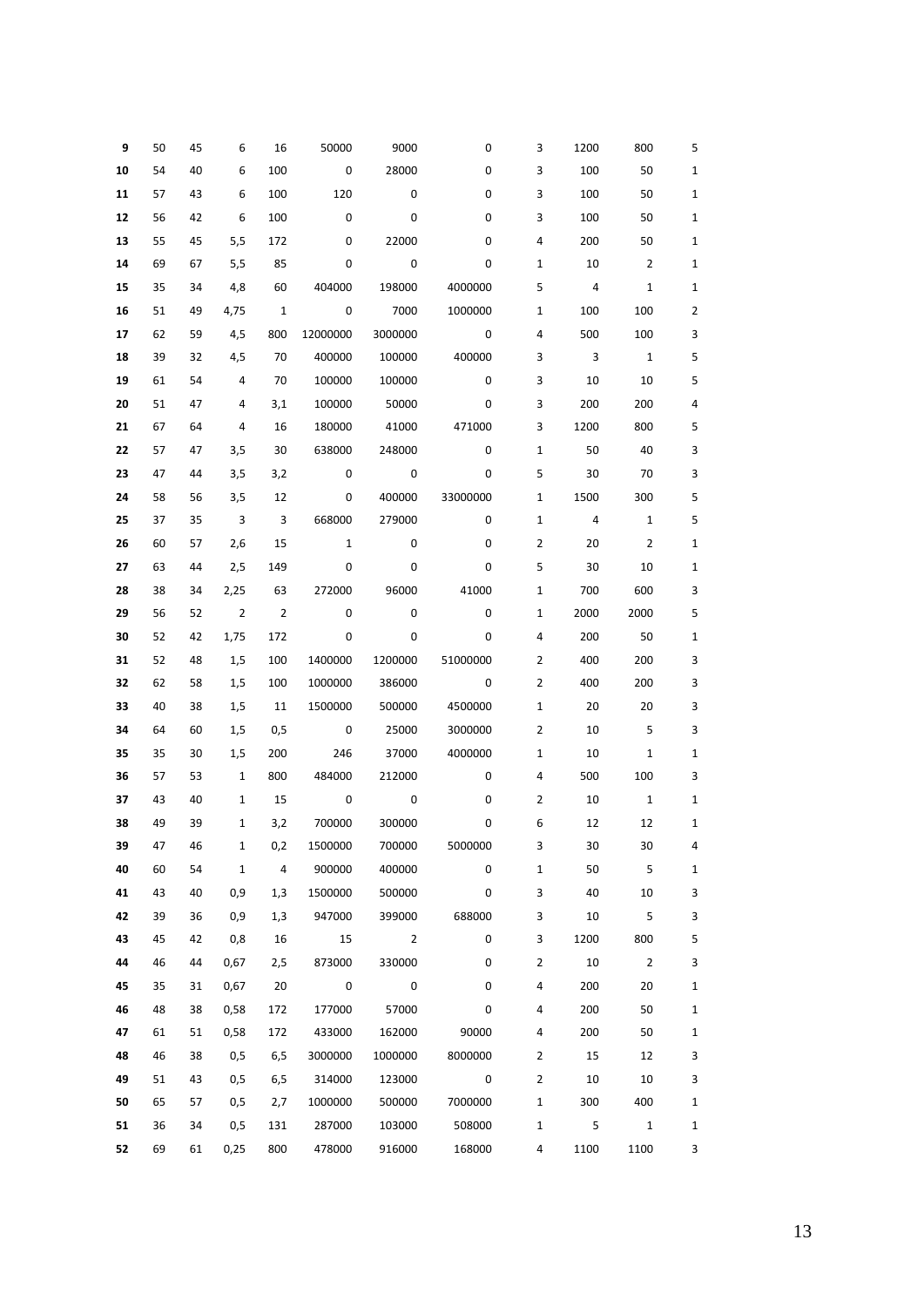| 53 | 30 | 27 | 0.17 | $\overline{2}$ | 337000  | 116000  | 62000    | 2            | 10   | 10   | 3 |
|----|----|----|------|----------------|---------|---------|----------|--------------|------|------|---|
| 54 | 29 | 26 | 0,17 | $\overline{2}$ | 390000  | 135000  | 95000    | 2            | 10   | 10   | 3 |
| 55 | 70 | 62 | 0.12 | 0,5            | 700000  | 400000  | $\Omega$ | <sup>1</sup> | 300  | 400  | 1 |
| 56 | 59 | 55 | 0.09 | 1200           | 1000000 | 505000  | 4000000  | 3            | 1100 | 900  | 1 |
| 57 | 56 | 48 | 0.08 | 800            | 311000  | 1200000 | 119000   | 4            | 1100 | 1100 | 3 |
|    |    |    |      |                |         |         |          |              |      |      |   |

*Table 1: White-collars criminals in Norwegian financial newspapers 2010/2011*

# **Research results**

The average age of white-collar criminals in Table 1 is 51 years old when convicted and 46 years old when committing the crime. Thus, 5 years elapse on average for crime detection and court proceedings. 54 out of 57 convicted criminals are men. The average sentence is 3 years imprisonment, with a maximum of 9 years and a minimum of 1 month (0,08 year).

The average sum of money involved in the financial crime is 178 million Norwegian kroner (30 million US dollars). The average taxable income is 616.000 kroner, which is about 100.000 US dollars. The average tax paid is 265.000 kroner. The average personal wealth is 2.3 million kroner. The average number of people involved in each crime is six persons.

A total of 19 crime cases were detected internally, while 38 cases were detected externally. Internal detection includes cases of internal control and internal audit as well as employees reporting misconduct and crime to control committees or company boards. External detection includes whistle blowing, often followed jointly by media coverage, government control authorities such as financial crime intelligence agencies, stock exchange controls and tax authorities, as well as banks and other financial institutions that are frequent victims of financial crime.

This article addresses the following research question: What differences might be found between white-collar criminals conducting fraud versus white-collar criminals involved in other kinds of financial crime? In Table 1, there were a total of 26 fraud cases. These are labeled 1 in the right-most column. Label 2 is assigned to theft cases, label 3 to manipulation cases such as bankruptcy crime, label 4 to corruption, and label 5 means embezzlement.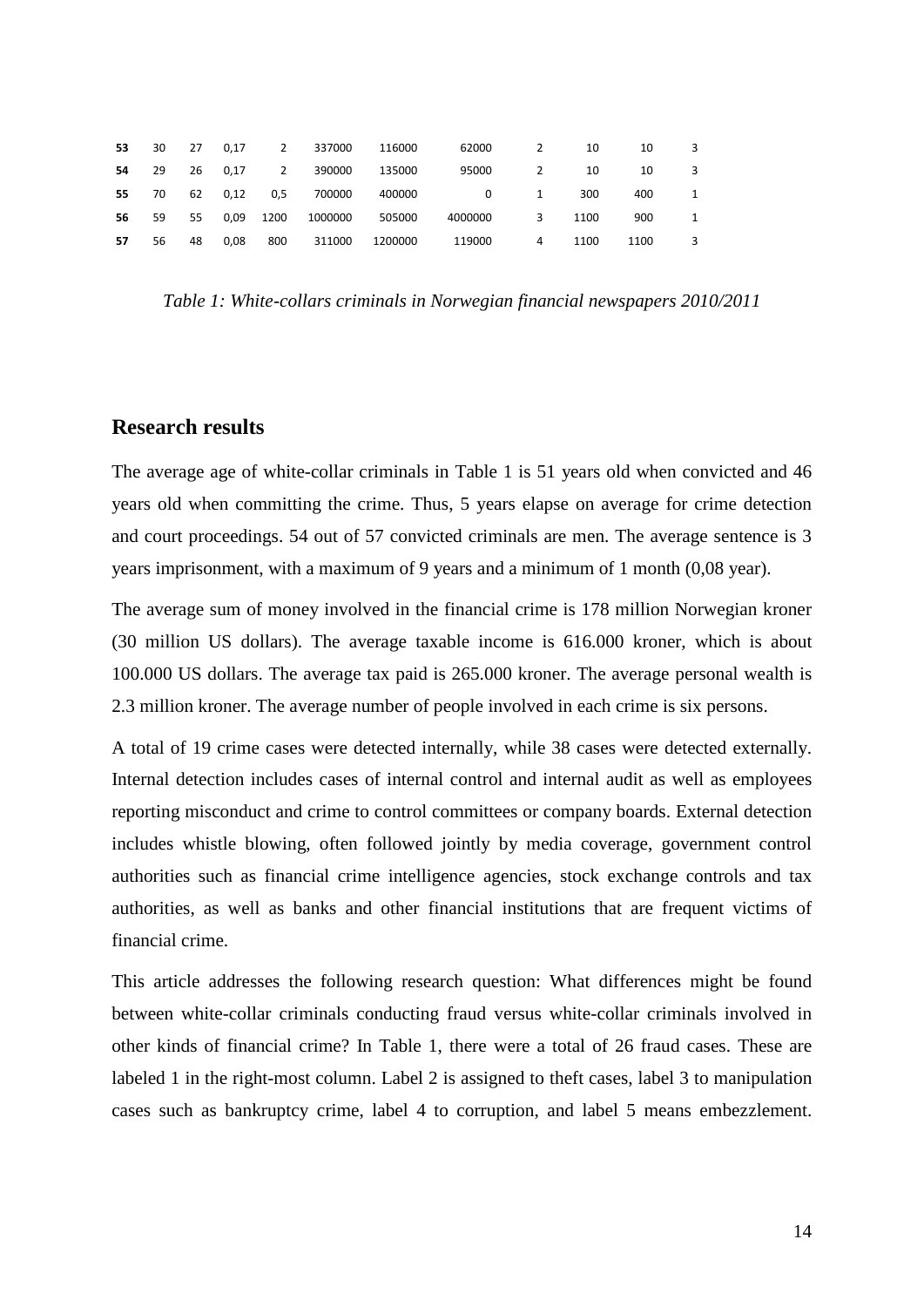Since our sample is indeed limited in statistical terms, all non-fraud cases are classified into the same category for statistical analysis.

Thus we have 26 fraud cases and 31 non-fraud cases in the sample. Results from comparative t-tests are listed in Table 2.

| <b>Characteristics</b>        | <b>Fraud Cases</b> | <b>Non-Fraud Cases</b> | Significance |
|-------------------------------|--------------------|------------------------|--------------|
| Age Convicted                 | 52                 | 50                     | .642         |
| Age Crime                     | 45                 | 46                     | .704         |
| <b>Years Prison</b>           | 3.4                | 2.4                    | .147         |
| <b>Financial Amount</b>       | 240                | 125                    | .182         |
| Personal Income               | 234.000            | 937.000                | .106         |
| Personal Tax                  | 109.000            | 395,000                | .022         |
| Personal Wealth               | 830.000            | 3.533.000              | .209         |
| Persons Involved              | 10                 | 2                      | .265         |
| <b>Organization Revenue</b>   | 222                | 431                    | .090         |
| <b>Organization Employees</b> | 112                | 304                    | .055         |

*Table 2: Comparative statistics for fraud cases versus other cases*

It is interesting to note that there are no statistically significant differences in characteristics for fraud cases versus other financial crime cases. However, the numbers do differ substantially in some aspects:

- Imprisonment for white-collar fraud cases is a longer jail sentence.
- Fraud cases are associated with white-collar criminals with lower official persona income.
- More people are involved in each fraud case.

# **Discussion**

It is interesting to note that the media in terms of newspapers and television programs reveal a substantial number of white-collar criminals. Typically, an individual who is employed in the organization or a supplier to the organization develops suspicion towards an executive. He or she does not choose the internal whistle-blowing strategy, as whistle-blowing typically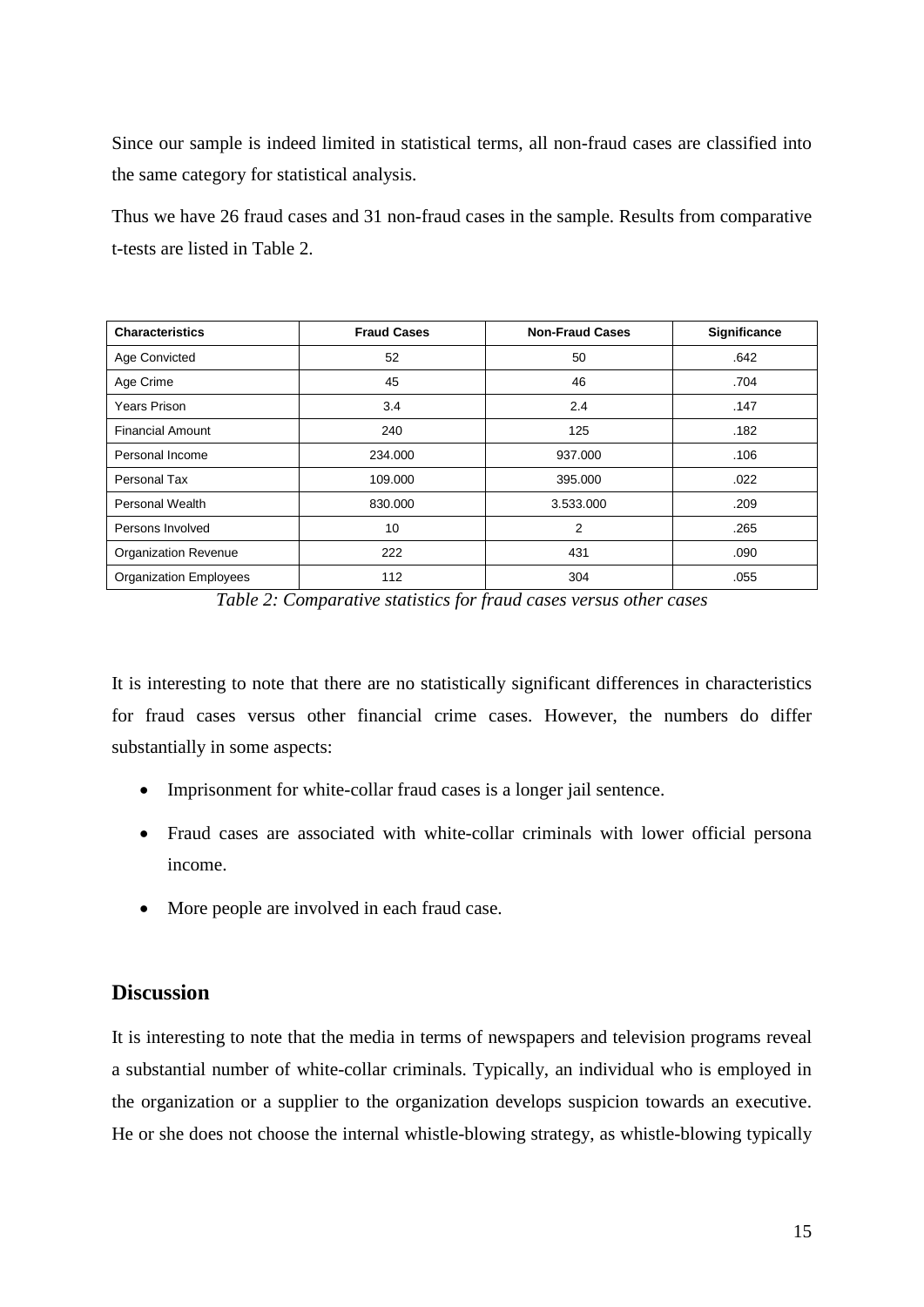is supposed to be done to executives that might themselves be involved in the crime, since top executives by whistle-blowers often are confused with a neutral third-party. Instead, he or she gets in touch with a journalist on an anonymous basis.

When comparing to sensational white-collar crime cases especially in the United States, jail sentences in terms of imprisonment years in Norway are quite modest. The average jail sentence of 3 years indicates both that white-collar crime is not considered too serious, and also that jail sentences in Norway are typically limited in the number of years. Cases of child sexual abuse, for example, are normally punished with one or two years, rape three or four years, illegal drug trade five or six years, and murder ten to fifteen years, where typically only eight or nine years are actually served in prison.

In comparison, white-collar offenders in the United States have faced sentences far beyond those imposed in prior years. For example, Bernard Ebbers, former CEO of WorldCom, was sentenced to twenty-five years; Jeffrey Skilling, former CEO of Enron, was sentenced to twenty-four years and four months; and Adelphia founder John Rigas received a sentence of fifteen years, with his son Timothy Rigas, the CFO of the company, receiving a twenty-year sentence. These greatly increased sentences result in part from the employment of the United States sentencing guidelines structure, which includes in the computation of time the amount of fraud loss suffered. Although the sentencing guidelines have some flexibility resulting from the recent Supreme Court decision in United States v. Booker, the culture of mandated guidelines still permeates the structure and, as such, prominently advises the judiciary. Equally influential in these sentences is the fact that because parole no longer exists in the federal system, the time given to these individuals will likely be in close proximity to the sentence that they will serve.

Despite short jail sentences, white-collar crime cases are taken serious by the court system as well as the prison service. Also in the public, there are no excuses accepted for their crime. When released from prison, very few are able to regain their positions in society in terms of prestige, network and financial freedom. When asked what they found to be the worst, whether media attention, imprisonment years, family collapse or financial ruin, answers differ. Many seem to apply techniques based on neutralization theory<sup>[xxi](#page-19-17)</sup>.

White-collar criminals in this sample tend to apply techniques of neutralization to deny the criminality of their actions. Examples of neutralization techniques found in interviews with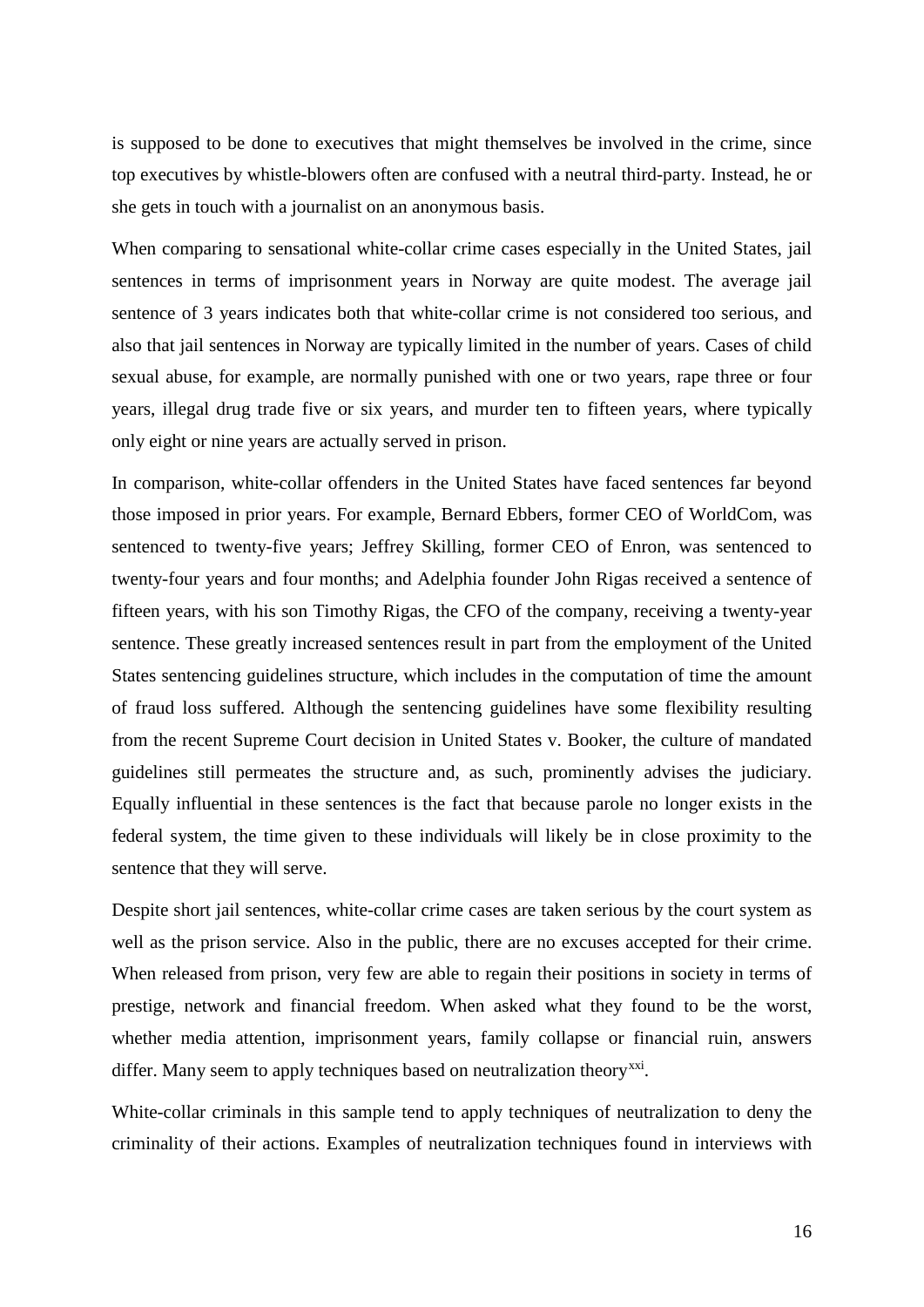Norwegian white-collar criminals include (a) denial of responsibility, (b) denial of injury, (c) denial of victim, (d) condemnation of the condemners, (e) appeal to higher loyalties, (f) everyone else is doing it, and (g) claim to entitlement.

It is often expected and assumed that auditors and others in charge of financial control should detect and prevent financial crime in general and white-collar crime in particular. However, as is evident from this sample, auditors are not very good at detecting crime. Rather, the media with its investigating journalists seem to do a better job at detecting white-collar crime.

This research is based on newspaper articles written by journalists. The reliability and completeness of such a source might be questioned. However, most cases were presented in several newspapers over several days, weeks or even months, enabling this research to correct for initial errors by journalists.

There is a lack of generalizability in empirical results presented in this article, not just the Norwegian population, but also to countries other than Norway. Furthermore, future research might focus on stability and change in organizational routines<sup>xxii</sup>, as organizational routines and their stability and change influence both fraud and manipulation in white-collar crime.

#### **Conclusion**

The purpose of this study was to collect some empirical data on white-collar criminals outside traditional jurisdictions such as the United States. Often labeled the best country to live in, according to the United Nations, Norway does indeed have white-collar criminals as well. Empirical evidence based on newspaper studies suggests that the typical Norwegian white-collar criminal is male, 46 years old when committing the crime, involved in crime for 30 million US dollars, and convicted to 3 years in jail. It is interesting to note that there are no statistically significant differences in characteristics for fraud cases versus other financial crime cases. While no differences between fraud cases and non-fraud cases were found to be statistically different in this study, imprisonment for white-collar fraud cases was a longer jail sentence, fraud cases were associated with white-collar criminals with lower official persona income, and a greater number of persons were involved in each fraud case.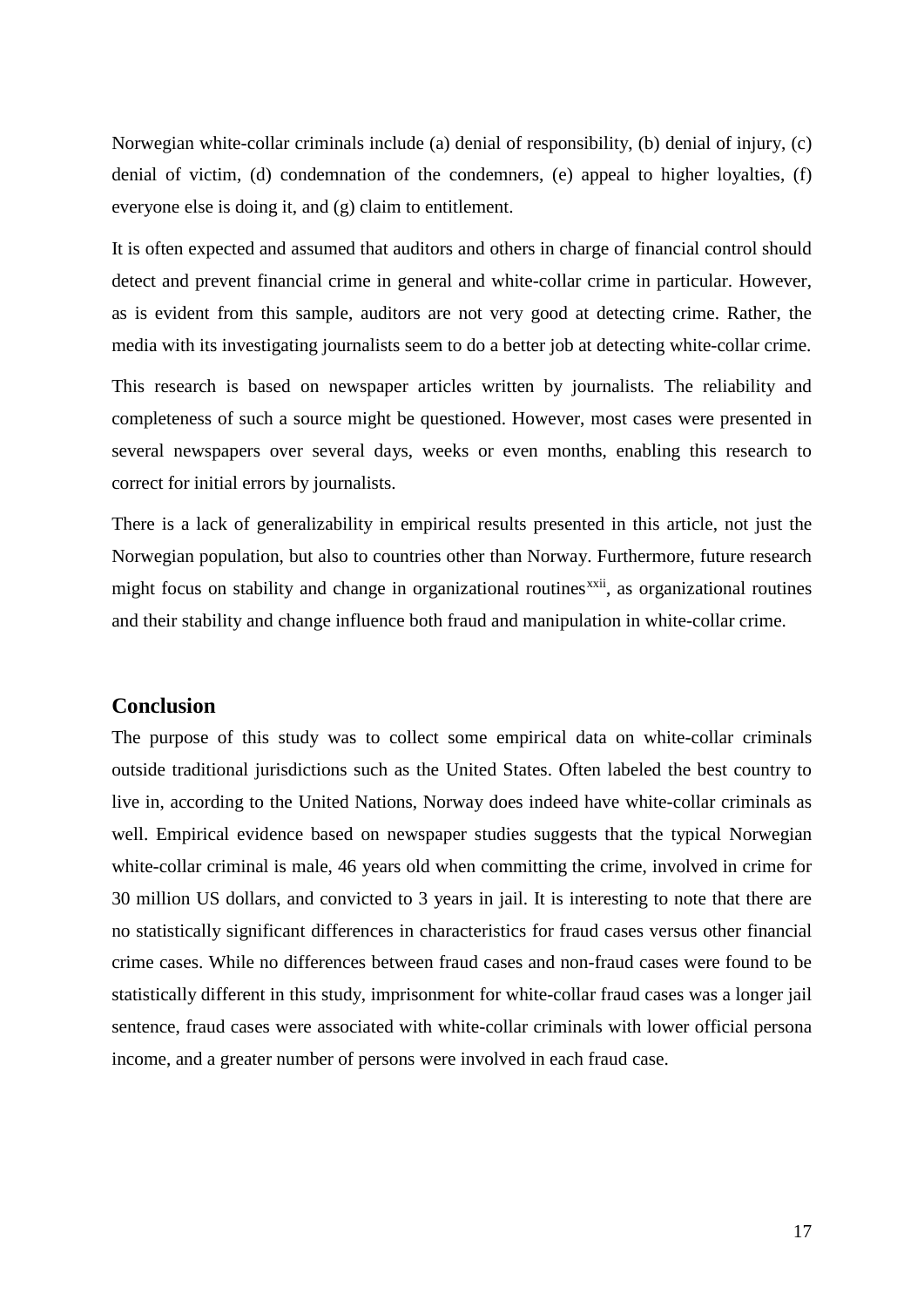<span id="page-18-0"></span><sup>i</sup> Brightman, H.J. (2009). *Today's White-Collar Crime: Legal, Investigative, and Theoretical Perspectives*, Routledge, Taylor & Francis Group, NY: New York.

-

ii Benson, M.L. and Simpson, S.S. (2009). *White-Collar Crime: An Opportunity Perspective, Criminology and Justice Series*, Routledge, NY: New York, page 39.

iii Hansen, L.L. (2009). Corporate financial crime: social diagnosis and treatment, *Journal of Financial Crime*, 16 (1), 28-40.

iv Podgor, E.S. (2007). The challenge of white collar sentencing, *Journal of Criminal Law and Criminology*, Spring, 1-10.

<sup>v</sup> Bookman, Z. (2008). Convergences and Omissions in Reporting Corporate and White Collar Crime, *DePaul Business & Commercial Law Journal*, 6, 347-392.

vi Pickett, K.H.S. and Picket, J.M. (2002). *Financial Crime Investigation and Control*. New York: John Wiley & Sons.

vii Bucy, P.H., Formby, E.P., Raspanti, M.S. and Rooney, K.E. (2008). Why do they do it?: The motives, mores, and character of white collar criminals, *St. John's Law Review*, 82, 401- 571.

viii Kempa, M. (2010). Combating white-collar crime in Canada: serving victim needs and market integrity, *Journal of Financial Crime*, 17 (2), 251-264, page 252.

ix Eicher, S. (2009). Government for Hire, in: Eicher, S. (editor), *Corruption in International Business - The Challenge of Cultural and Legal Diversity*, Corporate Social Responsibility Series, Gower Applied Business Research, Ashgate Publishing Limited, Farnham, England.

<sup>x</sup> PwC (2007). *Economic crime: people, culture and controls*, the 4th biennial global economic crime survey. United States of America, PricewaterhouseCoopers, economic crime survey, United States of America, PricewaterhouseCoopers, www.pwc.com/crimesurvey.

 $x_i$  Schnatterly, K. (2003). Increasing firm value through detection and prevention of whitecollar crime, *Strategic Management Journal*, 24, 587-614.